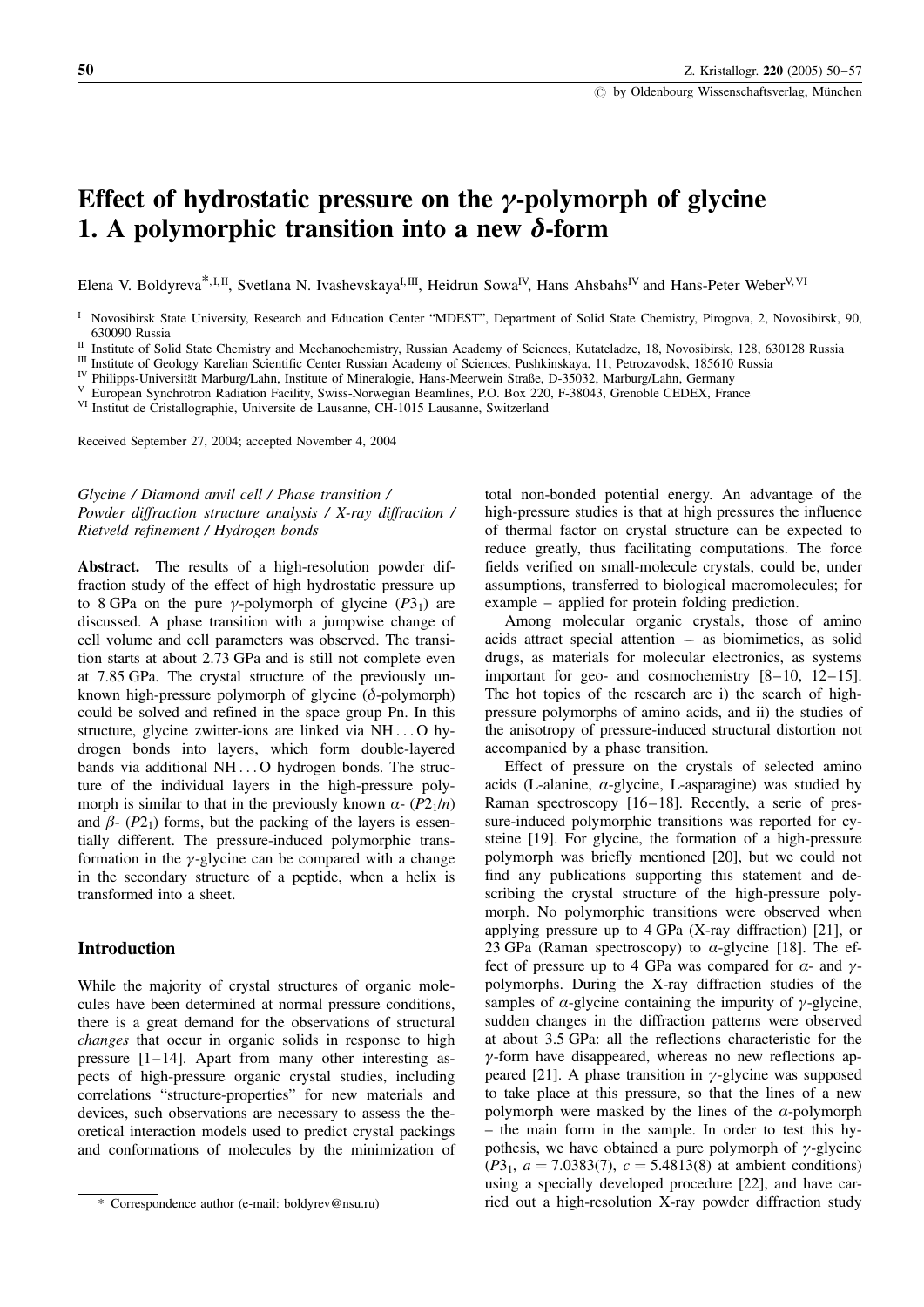of this sample at hydrostatic pressures up to 8 GPa. The aims of the present study were: i) to solve and refine the structure of glycine at several pressures and to follow the pressure-induced changes in the H-bond patterns and in the molecular conformations that result or not in a polymorphic transition; ii) to test if there are any pressure-induced phase transitions in  $\gamma$ -glycine in this pressure range, on increasing pressure and on decompression down to ambient pressure. Preliminary results of this study were published in [23] and reported at several International Meetings [24–27].

### Experimental

Pure samples of  $\gamma$ -glycine were obtained from a commercial sample of glycine (containing a mixture of  $\alpha$ - and  $\gamma$ -polymorphs) [28] following the procedure described in [22]. Preliminary experiments were carried out using a Debye-Scherrer film technique (camera radius 45 mm) with a laboratory X-ray source, Mo $K_\beta$  ( $\lambda = 0.6323$  Å), focusing Si-monochromator. Hydrostatic pressure was created in a NBS-type lever-arm diamond anvil cell (DAC) with an opening angle 30 deg. [29]. The first experiment was done with an Inconel 718 gasket. It was originally  $250 \mu m$ thick, pre-indented to  $110 \mu m$ . For the second experiment a Thyrodur 1.2709 steel was used, that was hardened by heating for six hours at  $500\,^{\circ}\text{C}$  with subsequent cooling [30]. The original thickness of the gasket was 240 µm and it was pre-indented to  $120 \mu m$ . The hole size in all the experiments was equal to 300 um. A methanol-ethanol mixture was used as a pressure-transmitting medium [31]. Ruby fluorescence was used for pressure calibration with the accuracy of 0.05 GPa [32, 33]. These studies, as well as direct optical miscroscopy observations, allowed us to observe a phase transition at about 2.5 GPa. We could not however index the powder patterns of the high-pressure phase and solve the structure, since glycine is a poor diffractor (having only light N, O, C and H atoms), and even with the exposure times equal to 96 hours we could measure reliably only strong lines.

For more detailed studies, a monochromatized synchrotron radiation source at the Swiss-Norwegian Beam Line at ESRF was used  $(\lambda = 0.71950 \text{ Å}, \text{ collimator})$ width and height 0.15 mm). Diffraction patterns were registered with a MAR345 image plate detector (pixel size  $0.15$  mm,  $2300 \times 2300$  pixels in image, maximum resolution 1.105 Å, maximum  $2\theta$  36.942 deg.). The frames were measured with exposing time equal to 900–3600 seconds, with oscillations in  $\varphi \pm 3$  degrees. The distance from crystal to detector, the beam center position, the tilt angle and the tilt plane rotation angle were refined using a Si standard put at a diamond anvil of the open DAC in a special calibration experiment. Hydrostatic pressure was created in a DAC of the four-screw type (Merrill-Bassett type cell modified by Mao & Bell [34–36]). To achieve large sample volume, "Thyrodur  $1.2709"$  – steel was used as a gasket material, with the hole size equal to 0.270 mm. After the gasket was preliminary pressed to the thickness of 0.077 mm, it was hardened by heating at  $500\degree C$  and subsequent cooling [30]. A methanol-ethanol mixture was used as a pressure-transmitting medium [31]. It was specially dried to have no traces of water, because even traces of water are known to influence on the polymorphic transformations in glycine [22]. The sample in the DAC was centered with respect to the beam very carefully, so that no reflections from steel gasket could be observed in the measured diffraction pattern.

Fit2D program [37] was used for processing diffraction data measured with the synchrotron source (calibration, masking, integration). The unit cell dimensions were determined with the indexing program TREOR [38] using the first 19 peak positions. Automatic indexing was carried out for the two extreme cases  $- i$ ) a sample at the lowest measured pressure (0.63 GPa), ii) a sample at the highest measured pressure (7.85 GPa). At pressures below 3.38 GPa the powder diffraction patterns were indexed as trigonal, a few weak lines of the high-pressure phase were ignored. Starting from the pressure of 4.17 GPa the powder diffraction patterns were indexed as monoclinic, a few weak lines of the low-pressure phase were ignored. To characterize the quality of indexing, the indexes of reliability  $M_N$  and  $F_N$  were used (1) and (2).

$$
M_N = \frac{\sin^2 \theta_N}{\bar{\varepsilon} \cdot n_N} \tag{1}
$$

where  $\sin^2 \theta_N$  – the value of  $\sin^2 \theta$  for the N-th line at the powder diffraction pattern,  $\bar{\varepsilon}$  – an average error in sin<sup>2</sup>  $\theta$ ,  $n_N$  – the number of theoretically possible lines at the powder diffraction pattern up to the N-th.

$$
F_N = N/(\langle \Delta 2\theta \rangle n_{\text{poss}}) \tag{2}
$$

where  $n_{\text{poss}}$  – the number of possible diffraction lines up to the N-th observed,  $\langle \Delta 2\theta \rangle$  – a mean discrepancy between the observed and calculated values of  $2\theta$  angles.

The values of these parameters for the sample at different pressures are summarized in Table 1.

A Program Collection ULM [39] was used to refine the cell parameters from the measured values of theta-angles and the hkl-indices ascribed to the diffraction lines. For the phases present as minor components the cell parameters were not refined, but calculated from the  $d_{hkl}$  for the few stronger lines with unambiguous indexing.

The structure was solved by the grid search procedure [40]. The starting model of the glycine zwitter-ion was built in Cartesian coordinates using the data of the ambient-pressure single-crystal diffraction analysis [41]. The structure was refined with the use of bond restraints by the MRIA program [42]. The strength of restraints was a function of interatomic separation [42, 43]; MRIA's option to control the "rigity" of the bonds in the course of the refinement procedure was used. For the intramolecular bonds N–H and C–H (an r.m.s. deviation in the bond lengths equal to  $0.03 \text{ Å}$ ) H atoms were placed in geometrically calculated positions at the stage of refinement using as starting values the data from ambient pressure single crystal diffraction analysis [41] and then refined using bond restraints with a common isotropic displacement parameter Uiso fixed to 0.05  $A^2$ . To fix the origin of the coordinate system, the two of the crystallographic coordi-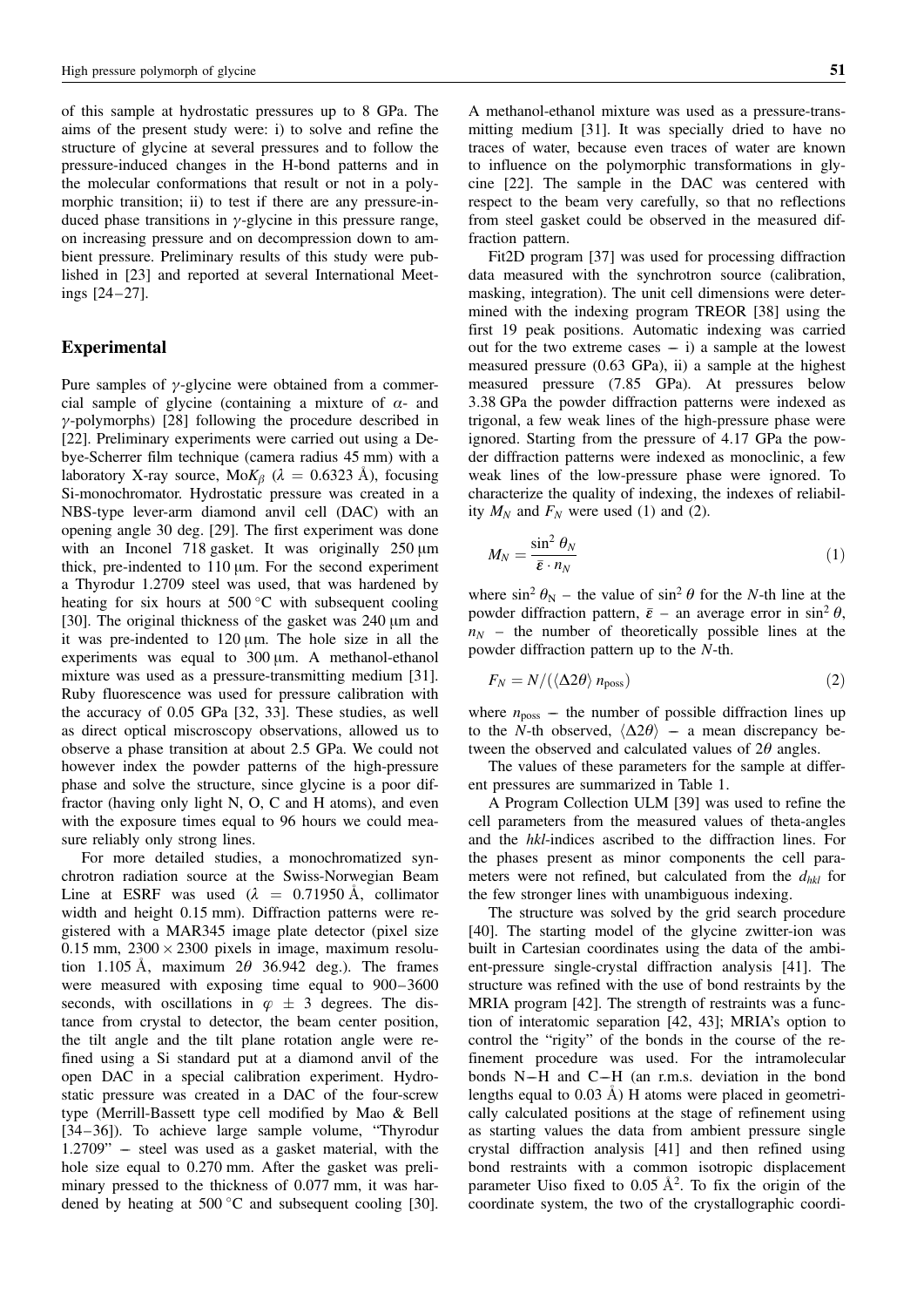Table 1. Parameters characterising structure solution and refinement at several pressures.

| $P$ , GPa         | $R_{\rm p}$ | $R_{\rm h}$ | $R_{\rm w}$ | $R_e$ |
|-------------------|-------------|-------------|-------------|-------|
| 0.63              | 0.11        | 0.15        | 0.09        | 0.33  |
| 1.85              | 0.12        | 0.15        | 0.10        | 0.30  |
| 2.74              | 0.09        | 0.12        | 0.09        | 0.19  |
| $3.27^{a}$        | 0.10        | 0.17        | 0.12        | 0.15  |
| $3.37^{a}$        | 0.10        | 0.17        | 0.11        | 0.14  |
| 4.17 <sup>a</sup> | 0.12        | 0.23        | 0.14        | 0.14  |
| 4.67 <sup>a</sup> | 0.11        | 0.22        | 0.12        | 0.12  |
| $5.83^{a}$        | 0.15        | 0.19        | 0.16        | 0.12  |
| 6.47              | 0.10        | 0.10        | 0.11        | 0.14  |
| 7.85              | 0.14        | 0.15        | 0.12        | 0.12  |
| 7.46              | 0.09        | 0.11        | 0.11        | 0.16  |
| 7.10              | 0.09        | 0.10        | 0.11        | 0.16  |
| 6.72              | 0.13        | 0.18        | 0.15        | 0.19  |
| 6.10              | 0.10        | 0.12        | 0.10        | 0.19  |
| 5.10              | 0.08        | 0.10        | 0.10        | 0.16  |
| 4.38              | 0.07        | 0.09        | 0.08        | 0.16  |
| 3.63              | 0.07        | 0.09        | 0.09        | 0.15  |
| 3.11              | 0.07        | 0.09        | 0.08        | 0.18  |
| 2.36              | 0.10        | 0.13        | 0.11        | 0.16  |
| 2.00              | 0.11        | 0.13        | 0.14        | 0.19  |
| 1.39              | 0.06        | 0.07        | 0.06        | 0.18  |
| 0.95              | 0.07        | 0.09        | 0.08        | 0.18  |
|                   |             |             |             |       |

a: The refinement was carried out for a two-phase (trigonal and monoclinic) system.

 $R_{\rm p} - R_{\rm P}$  pattern:  $R_{\rm p} = \sum |Y_{\rm obs} - Y_{\rm calc}|/\sum |Y_{\rm obs}|$ 

$$
R_b
$$
 – *R*-Bragg factor:  $R_b = \sum_{\text{obs}} I_{\text{obs}} - Y_{\text{calc}} / \sum_{\text{obs}} |Y_{\text{obs}} - \text{Background}|$   
 $R_w$  – *R*-weighted pattern:  $R_w = (\sum_{\text{w}(Y_{\text{obs}})} - Y_{\text{calc}})^2 / \sum_{\text{w}(Y_{\text{obs}})}^{1/2} |V_{\text{obs}}|^{1/2}$ 

 $R_{\rm exp}$  – R-expected:  $R_{\rm exp} = \sum \sigma(Y_{\rm obs})/\sum |Y_{\rm obs}|$ 

- $Y_{\text{obs}}$  the intensity in the *i*-th Bragg reflection
- $Y_{\text{calc}}$  the intensity assigned to the *i*-th Bragg reflection
- $\sigma(Y_e)$  standard deviation of Y<sub>obs</sub>

nates of an oxygen atom were fixed automatically by MRIA [42].

PowderCell [44] and Platon [45] were used for structure analysis and graphic representation.

## Results and discussion

#### An irreversible pressure-induced polymorphic transition

The changes in the powder diffraction patterns (after integration) with increasing pressure and on the de-compression are shown in Figs. 1, 2. As was already observed in earlier experiments [21], on increasing pressure up to 2.5 GPa, the structure of  $\gamma$ -glycine compressed anisotropically, so that a/c ratio decreased. At 2.74 GPa the reflections of a new phase could be observed, although  $\gamma$ -polymorph was still the major component at this pressure. The new high-pressure phase was present as the main component in the pressure range 4.17–7.85 GPa, but even at 7.85 GPa the weak peaks of the strongest reflections of the low-pressure phase  $(y$ -glycine) were still present in the diffraction patterns (Fig. 3). At pressures above 5.8 GPa a very large (about 10-fold) broadening of the diffraction



Fig. 1. The changes in the powder diffraction patterns (after integration) with increasing pressure. The parts of the spectra at higher 2 theta angles are not shown.



Fig. 2. The changes in the powder diffraction patterns (after integration) on the decompression. The parts of the spectra at higher 2 theta angles are not shown.



Fig. 3. A powder diffraction pattern (after integration) for a sample compressed to 7.85 GPa. The weak peaks of the strongest reflections of the remaining traces of the  $\gamma$ -polymorph are enlarged.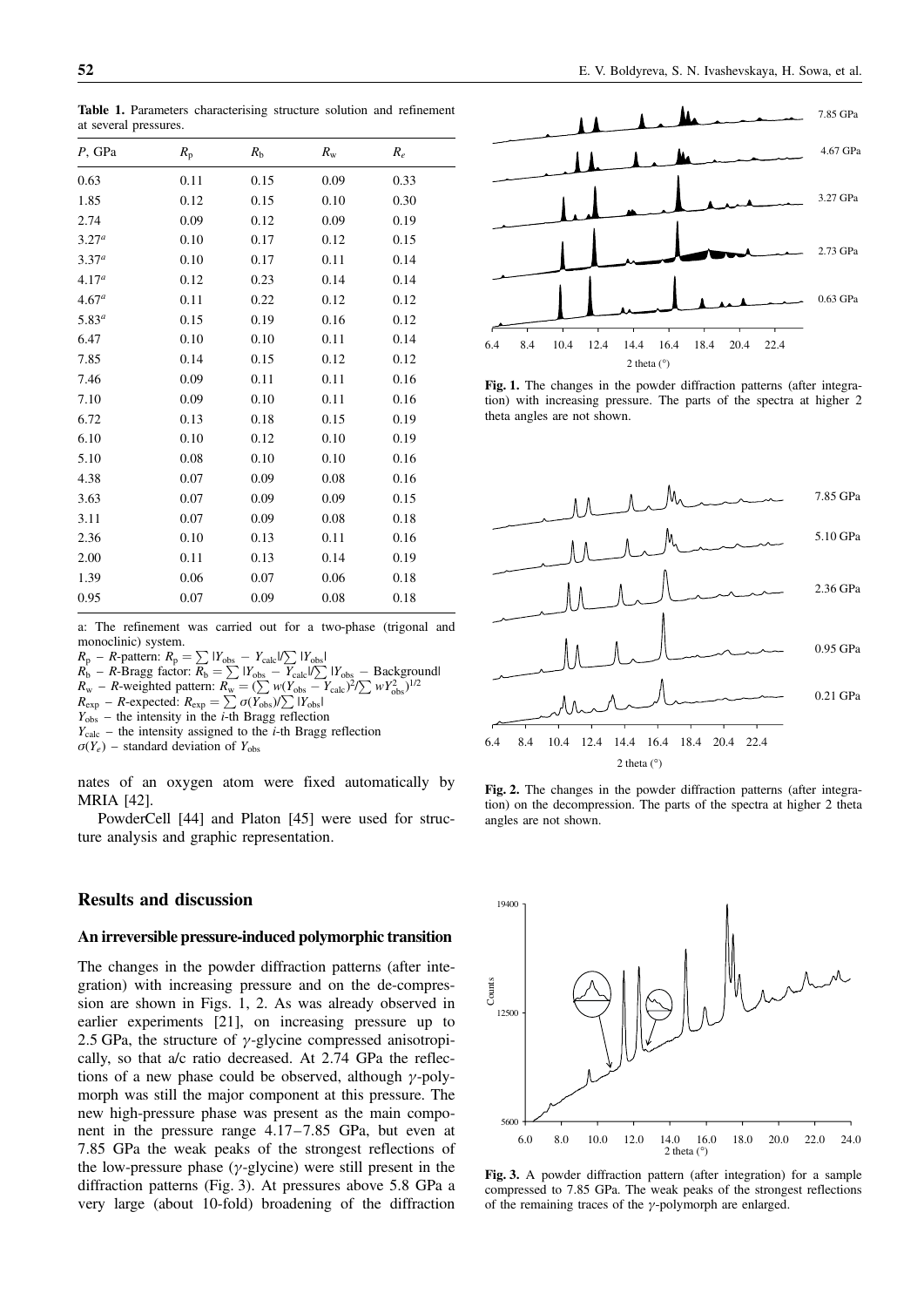

Fig. 4. A powder diffraction pattern (after integration) for a sample after decompression down to 0.2 GPa; the peaks assigned to the  $\gamma$ -form,  $\delta$ -form, and another phase (?) are marked.

peaks of the remaining  $\gamma$ -phase was observed. This broadening may be explained, for example, if one supposes a slight triclinic distortion of the  $\gamma$ -polymorph (cell parameters a and b become about 0.2 Å different;  $\alpha$ -,  $\beta$ -,  $\gamma$ angles deviate at 0.5–1 deg. from 90 deg and 120 deg., correspondingly).

On decompression, the high-pressure phase did not disappear completely even at ambient pressure. At about 3.3 GPa the amount of the initial  $\gamma$ -polymorph started to increase noticeably. When pressure reached 0.2 GPa, some additional lines appeared, that could not be assigned either to the high-pressure polymorph, or to the  $\gamma$ -glycine: (2 $\theta$ ) (deg): 9.99, 10.55, 12.52, 13.45, 14.94, 16.19, 17.47, 21.19, 25.11) (Fig. 4). These lines could not be ascribed also either to the  $\alpha$ -, or to the  $\beta$ -phases of glycine. Attempts to index the third phase automatically failed  $-$  a solution was suggested by the program, but the cell volume per a glycine zwitter-ion in the proposed cell was



Fig. 5. Typical Rietveld plots showing the observed and difference profiles. The reflection positions are shown below the observed profile; for clarity, for the 2 theta values higher than  $18^\circ$  the intensities are multiplied by  $\overline{3}$  ((a) the starting  $\gamma$ -polymorph at 0.63 GPa, (**b**) – a new  $\delta$ -polymorph at 7.85 GPa).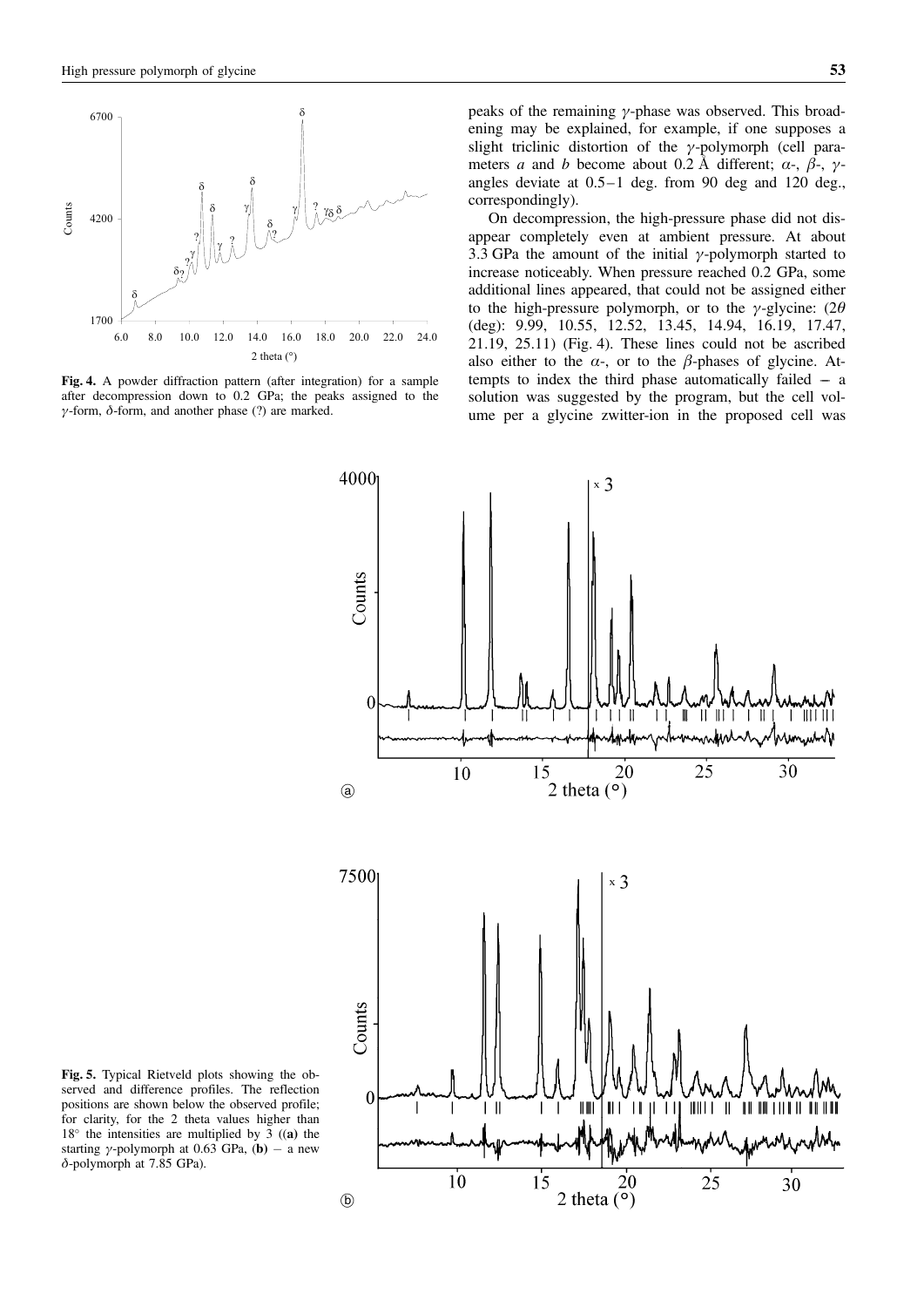equal to 65 Å<sup>3</sup> only, whereas in the  $\gamma$ - and in the highpressure polymorphs it was about  $75 \text{ Å}^3$ . Probably, some of the reflections of the third phase that are necessary for a correct indexing are masked by the reflections of the  $\gamma$ and the high-pressure forms.

#### The structure of the new high-pressure polymorph

Parameters characterizing structure solution and refinement at several pressures are summarized in the Table  $1<sup>1</sup>$ . At pressures below 4.17 GPa, the results of structure solution and refinement were in a good agreement with the structure of  $\gamma$ -polymorph known from single-crystal diffraction data [41 and refs. therein]. The structure was solved in the space group  $P3_1$  (No. 144). At pressures above 4.17 GPa, the structure of a new high-pressure polymorph (termed  $\delta$ -polymorph) was solved in the space group Pn (standard setting Pc, No. 7). In Fig. 5, typical Rietveld plots for the starting  $\gamma$ -polymorph (a) and for a new high-pressure polymorph (b) are shown; the values of pressure equal to 0.63 GPa and to 7.85 GPa were selected as examples.

The intramolecular bond lengths and angles in the starting,  $\gamma$ -, and in the new, high-pressure polymorph ( $\delta$ ) were close (within the error limits) to those obtained from single-crystal diffraction data of all glycine modifications at ambient pressure. We have tried to refine the structure having fixed the values of intramolecular bond lengths  $(C-C = 1.53 \text{ Å}, C-N = 1.48 \text{ Å}, C-O = 1.25 \text{ Å})$  and have compared the result with the refinement with "free" intramolecular geometry. The comparison of the results of refinement with a) completely free and b) absolutely rigid geometrical parameters of zwitter-ions has shown that neither of two extreme variants is optimum: for absolutely rigid molecules the R-factors were noticeably worse, but if the bond lengths were not constrained at all, in some cases non-realistic values of the bond lengths and angles in the zwitter-ions could be obtained.

The packing of zwitter-ions in the  $\delta$ -polymorph has some common structural patterns with that in the three other polymorphs previously known at ambient pressure ( $\alpha$ -form,  $P2_1/n$  [46],  $\beta$ -form,  $P2_1$  [47], and  $\gamma$ -form,  $P3_1$ [48]). The zwitter-ions of glycine in the  $\delta$ -polymorph form head-to-tail chains linked via the NH ... O hydrogen bonds, which are similar to those present in all the three previously described glycine polymorphs (Fig. 6). The lengths of the intermolecular distances (the  $N1-<sub>O1</sub>$ ,  $N1-O2$ ) and angles  $(O1-N1<sup>i</sup>-O2$ , torsion angles N1<sup>i</sup>O1C1C2, N1<sup>i</sup>O2C1C2, N1<sup>i</sup>O1C2N1) within a chain vary slightly from polymorph to polymorph. At high pressures, in the  $\delta$ -polymorph both the N1–O2 and the N2–O1 distances satisfy the criteria of classifying a NH...O contact as a hydrogen bond (distance  $N1-02 = 2.964(10)$  Å, distance  $N1-01 = 2.736(15)$  Å at 7.85 GPa), whereas in the  $\alpha$ -,  $\beta$ -, and  $\gamma$ -polymorphs at ambient pressure, and also in the  $\delta$ -form at pressures below the phase transition point, only a N1H ... O2 contact would be considered as a hydrogen bond following standard criteria of a crystallographic computing program. On



Fig. 6. A chain of zwitter-ions present in all the four polymorphs of glycine. Large white circles  $-$  O, black circles  $-$  C, dashed circles  $\overrightarrow{N}$ , small white circles – H. (In the electronic version: red circles – O, black circles – C, blue circles – N, small white circles – H.)

increasing pressure, the two NH ... O hydrogen bonds in a chain of the  $\delta$ -polymorph behaved differently – the longer one compressed, whereas the length of the shorter one remained practically constant within the error. This resulted also in the distortion of the  $O1-N1<sup>i</sup>-O2$  angle (Fig. 7 a, b). Previously, different changes in the distances  $N1–O1$  and  $N1–O2$  resulting in distortions of bonds and



Fig. 7. The changes in the selected distances and angles within a chain in the starting  $\gamma$ -, and in the new high-pressure,  $\delta$ -polymorphs of glycine versus pressure: (a) the distances  $N-O$  in the  $NH...O$ hydrogen bonds,  $\circ$  – N1–O2 for  $\gamma$ -phase,  $\triangle$  – N1–O1 for  $\gamma$ -phase,  $\bullet$  – N1–O2 for  $\delta$ -phase,  $\blacktriangle$  – N1–O1 for  $\delta$ -phase,  $\blacksquare$  – N1–O2 for  $\alpha$ -phase and  $\beta$ -phase,  $\Box$  – N1–O1 for  $\alpha$ -phase and  $\beta$ -phase; (b) the O1–N1<sup>i</sup>–O2 angle,  $\circ$  – for  $\gamma$ -phase,  $\bullet$  – for  $\delta$ -phase,  $\blacksquare$  – for  $\alpha$ -phase,  $\Box$  – for  $\beta$ -phase. Atom labeling is explained in Fig. 6.

<sup>&</sup>lt;sup>1</sup> The atomic coordinates and displacement parameters were deposited as CIFs at Cambridge Structural Data Centre (Nos. CCDC 250992–251017 and CCDC 231174).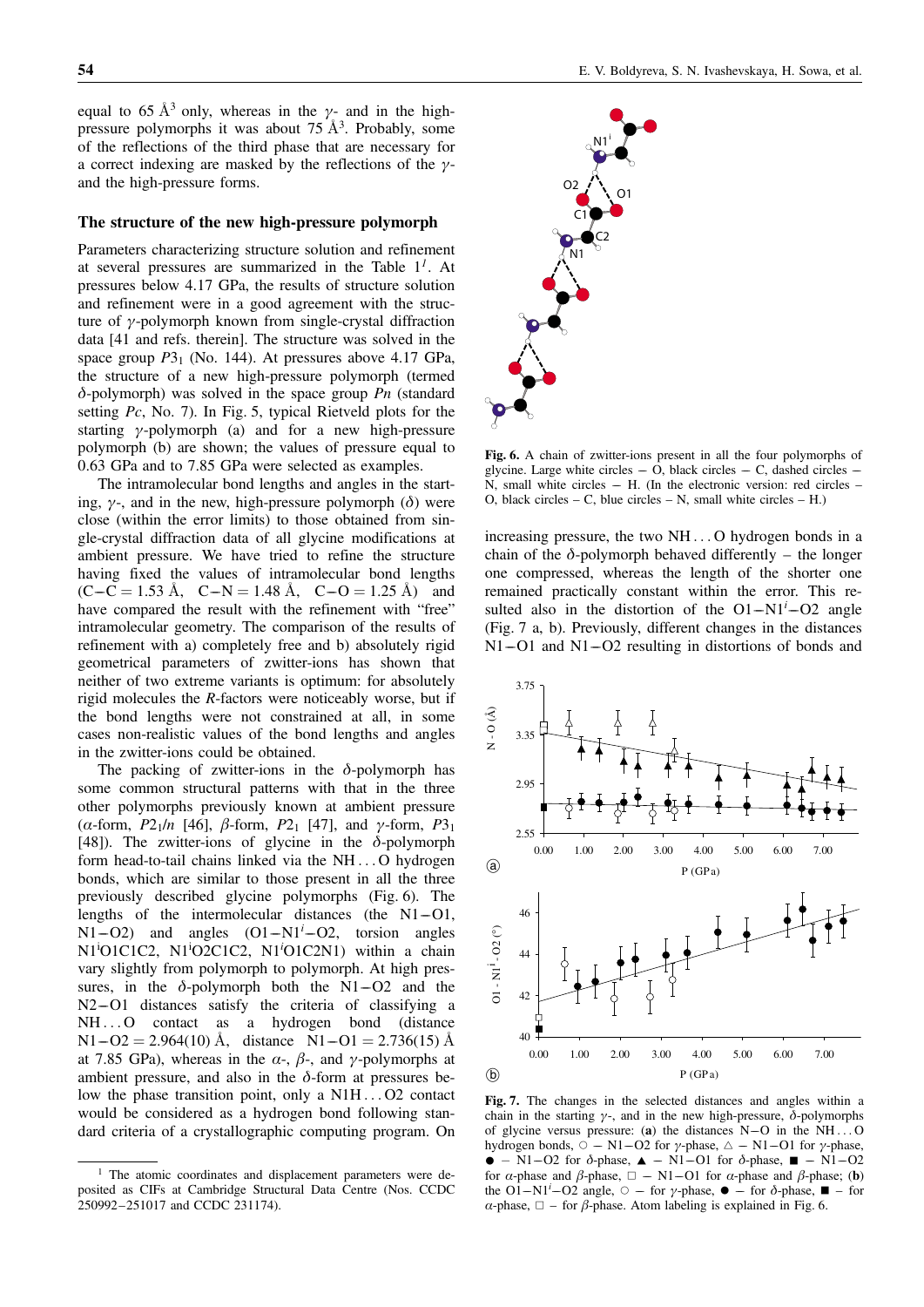torsion angles was observed on cooling for  $\alpha$ ,  $\beta$ ,  $\gamma$ -polymorphs of glycine [41] and L-serine [49]. The interrelation between the compression of intermolecular hydrogen bonds and the distortion of angles and the rotation of molecules or molecular fragments was observed previously for a number of structures  $[1-14, 50, 51]$ . It is remarkable, that the distortion of the chains of zwitter-ions in the  $\gamma$ -and in the  $\delta$ -polymorphs was continuous in all the pressure range from ambient to 7.85 GPa, despite a polymorphic transformation (Fig. 7).

The chains of the glycine zwitter-ions are, in turn, linked via additional hydrogen bonds with each other to give not the helices, as in the original  $\gamma$ -glycine, but layers, similar to those in the  $\alpha$ - and  $\beta$ - forms. The stacking of the layers in the  $\delta$ -form is essentially different from those in the  $\alpha$ -, and in the  $\beta$ -polymorphs: the layers in the  $\delta$ -polymorph are double, as in the  $\alpha$ -form, but the individual layers in the double-layer band are not related with each other by inversion, as in the  $\alpha$ -form, but solely by a glide plane, so that the structure of the  $\delta$ -form remains polar, as the structure of the parent  $\gamma$ -form (Fig. 8).

It is worthy noting that the  $\delta$ -form was formed only when pressure was applied to the  $\gamma$ -polymorph. Although the structure of the  $\alpha$ -form is built from layers very similar to those in the  $\delta$ -form, pressure as high as 23 GPa seems not to induce any phase transitions in the  $\alpha$ -glycine [18]. Probably, a rearrangement of a centrosymmetric structure of  $\alpha$ -glycine into a polar structure of  $\delta$ -glycine, as well as the reverse transformation on decompression, are kinetically hindered. A  $\gamma - \delta$  transformation and the reverse one are also kinetically hindered –– on increasing pressure, the transition was observed in a wide pressure range, on decompression it was not completely reversible. Still, a rearrangement requiring rotation of  $\frac{2}{3}$  of the chains formed by zwitter-ions with respect to each other along the axis parallel to the chain axis (Fig. 8) seems to proceed easier, than a transformation involving inverting every second H-bonded layer in the structure. It is possible also that piezoelectric properties of the  $\gamma$ -glycine [47, 48] are important for the mechanism of the  $\gamma - \delta$  transformation: electric field induced in the crystal by applying hydrostatic pressure may influence on the reorientation of the dipoles of zwitter-ions. It is interesting to study the effect of pressure on another polar piezoelectric polymorph of glycine –  $\beta$ -polymorph – and to test if a  $\beta - \delta$ transformation can be induced. Recently, a reversible phase transition in the  $\beta$ -polymorph was observed by Raman spectroscopy at about 0.76 GPa [52, 53], but the



Fig. 8. The fragments of crystal structures of the four polymorphs of glycine in two projections. Upper row – individual layers in the  $\alpha$ -,  $\beta$ - and  $\delta$ - polymorphs (a), the fragments of (a  $\times$  c) planes in the  $\alpha$ - and  $\beta$ -polymorphs, a fragment of a (a  $\times$  b)-plane in the  $\gamma$ -polymorph, a fragment of a  $(a \times c)$ -plane in the  $\delta$ -polymorph (b) lower row – the fragments of the same polymorphs viewed in the projections normal to those in the upper row (c). The colours are selected as in Fig. 6. All the atoms in the layers one level below are coloured grey. Dashed and dotted lines show various types of NH ... O hydrogen bonds.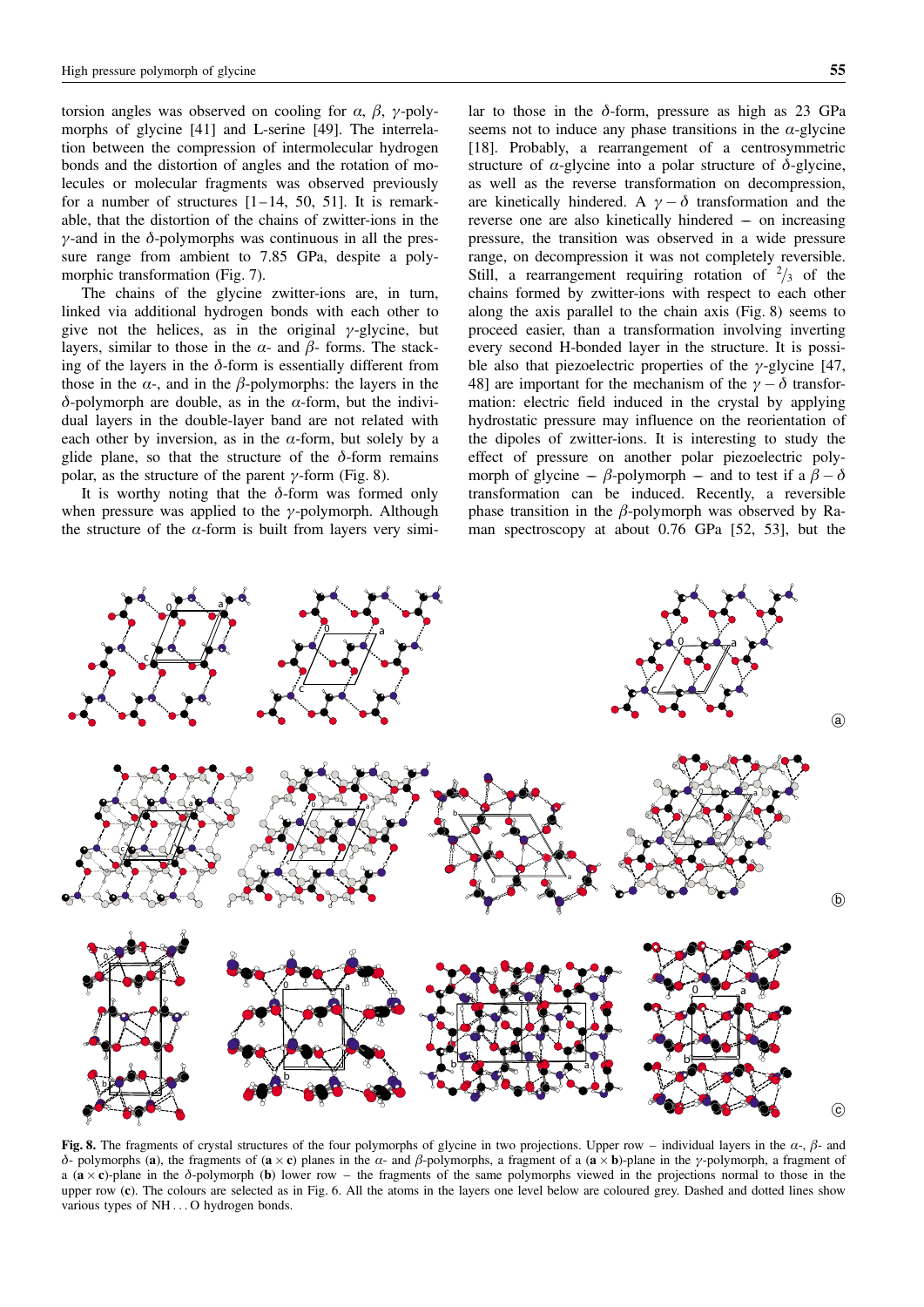structure of the new phase formed as a result of this transformation is unknown and has still to be solved by a diffraction experiment.

## **Conclusions**

The structure of  $\gamma$ -glycine was shown to undergo a partly reversible polymorphic transformation into a previously unknown polymorph of glycine, the  $\delta$ -form, in a wide pressure range between 2.7 GPa and 7.8 GPa. The structural "synthone" –– a chain of zwitter-ions, that is present in the three previously known polymorphs of glycine  $(\alpha, \beta)$ , and  $\gamma$ -) – is present also in the structure of the high-pressure  $\delta$ form. Although the chains of zwitter-ions in the  $\delta$ -polymorph form layers similar to those in the  $\alpha$ -form, the  $\delta$ -polymorph could be formed when applying pressure not to the  $\alpha$ -polymorph (which is stable at least to 23 GPa) [18], but to the  $\gamma$ -polymorph, in which such layers are not present, but can be formed from linked chains of zwitterions aligned parallel to the crystallographic c-axis if part of the zwitter-ions rotate with respect to each other along the chain axis. This transformation seems to be kinetically hindered (is observed in a wide pressure range and is not completely reversible on decompression).

Detailed studies of the response of the polymorphs of crystalline amino-acids to increasing pressure can be helpful to achieve a better understanding of the effect of pressure on peptides. In particular, the compressibility of the hydrogen bonds, or the flexibility of torsion angles can be compared and correlated with the "softness" of a structure along selected directions. The pressure-induced polymorphic transformation in the  $\gamma$ -polymorph can be compared with a change in the secondary structure of a polypeptide chain from a helix into a layer [54]. Further detailed studies of other related systems under pressure are required, in order to make some generalizations.

Acknowledgments. The study was supported by RFBR (grant 02-03- 33358), the BRHE-Program (grant NO-008-XI), Russian Ministry of Education (grants Y0069 of the "Integration"-Program; 3H-67-01; and yp.05.01.021 of the Program "Universities of Russia"), the National Science Support Foundation for EVB (Program "Young Professors") and the CRDF Support of Young Scientists for SNI (Y2-CEP-08-07). The diffraction experiment using synchrotron radiation was carried out at the Swiss-Norwegian Beamline at ESRF (Grenoble), experiments 01-02-656  $\mu$  01-02-671. The authors are grateful to Prof. V.V. Chernyshev and Prof. V. B. Zlokazov for their assistance with using MRIA and valuable advices, Mr. P. B. Novikov for the assistance with preparing an absolutely dry alcohol mixture for the experiments, Dr. T. N. Drebushchak and Mrs. E. F. Achkasova for the assistance with preparing plots.

#### References

- [1] Katrusiak, A.: High-pressure X-ray diffraction studies on organic crystals. Cryst. Res. Technol. 26 (1991) 523–531.
- [2] Katrusiak, A.: Geometric effects of H-atom disordering in hydrogen-bonded ferroelectrics. Phys. Rev. B48 (1993) 2992– 3002.
- [3] Katrusiak, A.: Coupling of displacive and order-disorder transformations in hydrogen-bonded ferroelectrics. Phys. Rev. B51 (1995) 589–592.
- [4] Katrusiak, A.: Macroscopic and structural effects of hydrogenbond transformations. Crystallogr. Rev. 5 (1996) 133–180.
- [5] Hemley, R. J.; Dera, P.: Molecular crystals. Rev. Mineral. Geochem. 41, High-Temperature and High-Pressure Crystal Chemistry, Mineral. Soc. America (2000) 335–419.
- [6] Katrusiak, A.: Pressure-induced H-transfers in the networks or hydrogen bonds. In: Frontiers of High-Pressure Research (Eds. H. D. Hochheimer, B. Kuchta, P. K. Dorhout, J. L.Yager), p. 73–85. Kluwer Academic Publishers, Dordrecht/Boston/London 2001.
- [7] Katrusiak, A.: Macroscopic and structural effects of hydrogenbond transformations. Crystallography Reviews 9 (2003) 91–133.
- [8] Boldyreva, E. V.: High-pressure studies of the anisotropy of structural distortion of molecular crystals. J. Molec. Struct. 647 (2003) 159–179.
- [9] High-Pressure Crystallography, NATO Science Series, II. Mathematics, Physics, Chemistry (Eds A. Katrusiak, P. McMillan), Vol. 140 Kluwer, Dordrecht 2004.
- [10] Boldyreva, E. V.: Molecules in strained environment. High-Pressure Crystallography. In: NATO Science Series, II. Mathematics, Physics, Chemistry (Eds A. Katrusiak, P. McMillan), p. 495– 512. Vol. 140 Kluwer, Dordrecht 2004.
- [11] Katrusiak, A.: General Description of Hydrogen-Bonded Solids at Varied Pressures and Temperatures. High-Pressure Crystallography. In: NATO Science Series, II. Mathematics, Physics, Chemistry (Eds A. Katrusiak, P. McMillan), p. 513–520. Vol. 140 Kluwer, Dordrecht 2004.
- [12] Boldyreva, E. V.: High-pressure studies of the hydrogen bond networks in molecular crystals. J. Molec. Struct. 700 (2004) 151–155.
- [13] Boldyreva, E. V.: High-pressure induced structural changes in molecular crystals preserving the space group symmetry: anisotropic distortion/isosymmetric polymorphism. Cryst. Engineering 6/4 (2004) 235–254.
- [14] Boldyreva, E. V.: High pressure studies and supramolecular systems. Russ. Chem. Bulletin 53 (7) 2004 1315–1324.
- [15] Peterson, E.; Horz, F.; Chang, S.: Modification of amino acids at shock pressures of 3.5 to 32 GPa. Geochimica & Cosmochimica Acta 61 (1997) 3937–3950.
- [16] Moreno, A. J. D.; Freire, P. T. C.; Melo, F. E. A.; Araujo Silva, M. A.; Guedes, I.; Filho J. Mendes: Pressure-induced phase transitions in monohydrated l-asparagine aminoacid crystals. Solid State Commun. 103 (1997) 655–658.
- [17] Teixeira, A. M. R.; Freire, P. T. C.; Moreno, A. J. D.; Sasaki, J. M.; Ayala, A. P.; Filho J. Mendes; Melo, F. E. A.: High-pressure Raman study of l-alanine crystal. Solid State Commun. 116 (2000) 405–409.
- [18] Murli, C.; Sharma, S. M.; Karmakar, S.; Sikka, S. K.: a-Glycine at high pressures: a Raman scattering study. Physica B339 (2003) 23–30.
- [19] Moggach, S.; Parsons, S.; Allan, D. R.: High pressure crystallographic study of L-cysteine: the route to a new polymorph. 22nd European Crystallographic Meeting (Budapest, 26–31 August 2004) P-251. http://www.ecm22.mtesz.hu/
- [20] Dawson, A.; Parsons, S.; Allan, D.; Loveday, J.; Guthrie, M.; Nelmes, R. J.: Glycine – A new high pressure phase. http:// www.isis.rl.ac.uk/BCA2001/Abstract%20files/bca1...
- [21] Boldyreva, E. V.; Ahsbahs H.; Weber, H.-P.: A comparative study of pressure-induced lattice strain of  $\alpha$ - and  $\gamma$ -polymorphs of glycine. Z. Kristallogr. 218 (2003) 231–236.
- [22] Boldyreva, E. V.; Drebushchak, V. A.; Drebushchak, T. N.; Paukov, I. E.; Kovalevskaya, Yu. A.; Shutova, E. S.: Polymorphism of glycine. Thermodynamic Aspects. I. Relative stability of the polymorphs. II. Polymorphic transitions. J. Therm. Analys. Calorim. 73 (2003) 409–428.
- [23] Boldyreva, E. V.; Ivashevskaya, S. N.; Sowa, H.; Ahsbahs, H.; Weber, H.-P.: Effect of high pressure on the crystalline glycine: a new high-pressure polymorph formation. Doklady Chem. 396 (2004) 358–361.
- [24] Boldyreva, E. V.; Ivashevskaya, S. N.; Sowa, H.; Ahsbahs, H.; Weber, H.-P.: A New Polymorph of Crystalline Glycine formed at High Pressure. III International Conference ''Phase transitions under high pressure" (2004, Chernogolovka, Russia) P-29. http://issp3.issp.ac.ru/conf.html
- [25] Boldyreva, E. V.; Ivashevskaya, S. N.: A new high-pressure polymorph of crystalline glycine. XII Symposium on Intermolecular Interactions and Conformations of Molecules (2004, Pushchino, Russia). http://siicm.hotbox.ru/